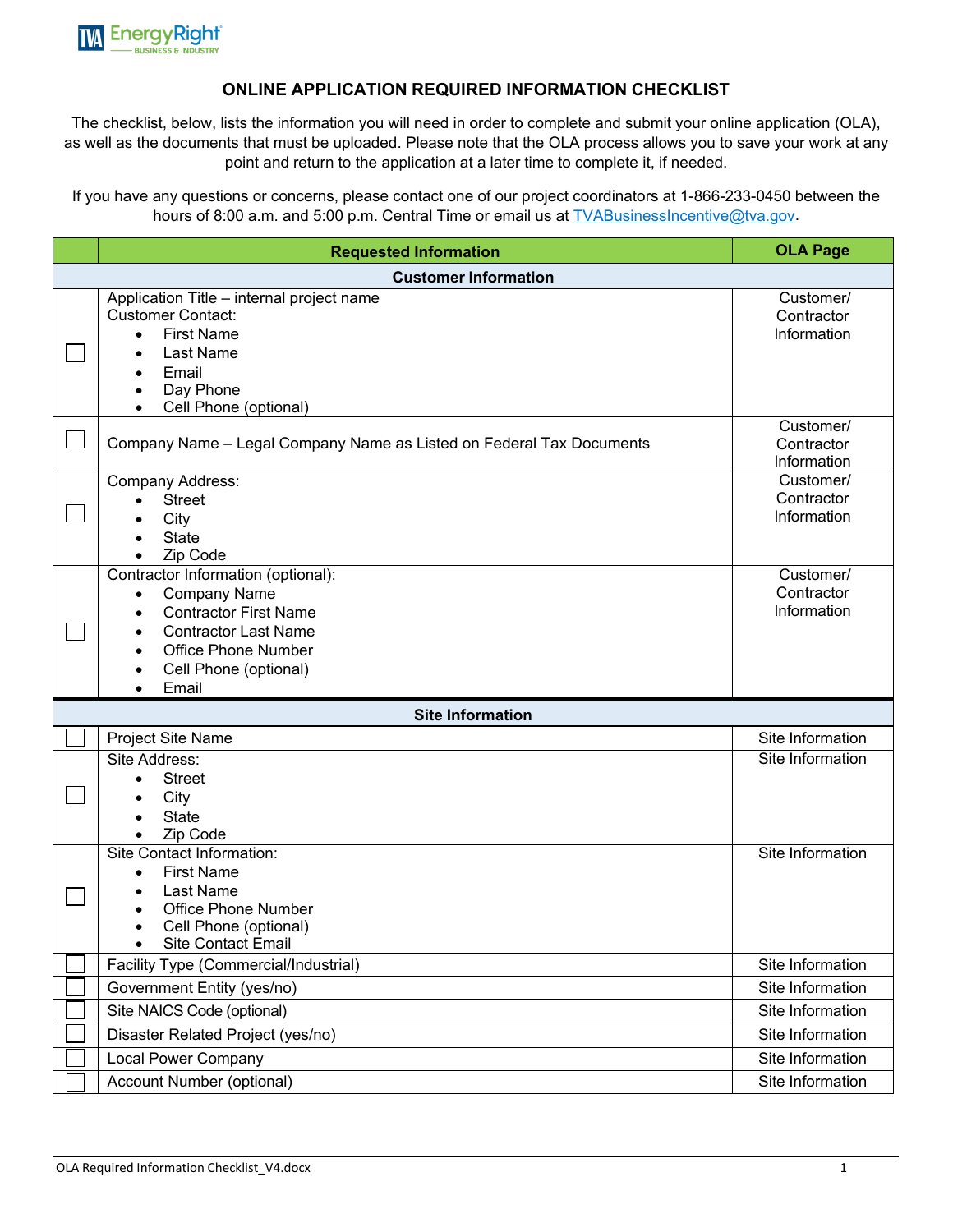

|                                                                             | <b>Requested Information:</b><br><b>Measures</b>               | <b>OLA Page</b> |
|-----------------------------------------------------------------------------|----------------------------------------------------------------|-----------------|
| Project/Measure Details - Indoor Agriculture Pod/Container New Construction |                                                                |                 |
|                                                                             | Measure Type / Measure                                         | Measures        |
|                                                                             | Pod/Container Square Footage                                   | Measures        |
|                                                                             | <b>Total Estimated Project Cost</b>                            | <b>Measures</b> |
|                                                                             | Number of Days for Project Completion (cannot exceed 365 days) | Measures        |
|                                                                             | Brief Description of the Project (including legal food crop)   | Measures        |
| <b>Required Documents for upload:</b>                                       |                                                                |                 |
|                                                                             | Scope of Work including detailed layout of floor plans         | Documents       |
|                                                                             | Specification Sheets (including Model Numbers)                 | Documents       |
| <b>Recommended Documents for upload:</b>                                    |                                                                |                 |
|                                                                             | Recent Utility Bill for Project Site                           | Documents       |

| Project/Measure Details - Indoor Agriculture Vertical Farm Lighting |                                                                                                                                                                                                          |                 |
|---------------------------------------------------------------------|----------------------------------------------------------------------------------------------------------------------------------------------------------------------------------------------------------|-----------------|
|                                                                     | Measure Type / Measure                                                                                                                                                                                   | <b>Measures</b> |
|                                                                     | <b>Current Total Lighting Wattage</b>                                                                                                                                                                    | Measures        |
|                                                                     | Proposed Total Lighting Wattage                                                                                                                                                                          | Measures        |
|                                                                     | <b>Total Estimated Project Cost</b>                                                                                                                                                                      | Measures        |
|                                                                     | Number of Days for Project Completion (cannot exceed 365 days)                                                                                                                                           | Measures        |
|                                                                     | Brief Description of the Project (including legal food crop)                                                                                                                                             | Measures        |
| <b>Required Documents for upload:</b>                               |                                                                                                                                                                                                          |                 |
|                                                                     | Scope of Work including detailed quantities, wattages and locations of existing lights<br>(current total) and detailed quantities, wattages and locations of proposed lights, including<br>model numbers | Documents       |
|                                                                     | Specification Sheets (including Model Numbers)                                                                                                                                                           | Documents       |
| <b>Recommended Documents for upload:</b>                            |                                                                                                                                                                                                          |                 |
|                                                                     | Recent Utility Bill for Project Site                                                                                                                                                                     | Documents       |

| Project/Measure Details - Indoor Agriculture Vertical Farm HVAC |                                                                                                   |                  |
|-----------------------------------------------------------------|---------------------------------------------------------------------------------------------------|------------------|
|                                                                 | Measure Type / Measure                                                                            | Measures         |
|                                                                 | Equipment Type (Air Conditioner, Heat Pump, VRF)                                                  | <b>Measures</b>  |
|                                                                 | <b>Total Tonnage</b>                                                                              | Measures         |
|                                                                 | <b>Total Estimated Project Cost</b>                                                               | Measures         |
|                                                                 | Number of Days for Project Completion (cannot exceed 365 days)                                    | Measures         |
|                                                                 | Brief Description of the Project (including legal food crop)                                      | <b>Measures</b>  |
| <b>Required Documents for upload:</b>                           |                                                                                                   |                  |
|                                                                 | Scope of Work including total tonnage broken out by location served, quantity and model<br>number | <b>Documents</b> |
|                                                                 | Specification Sheets (including Model Numbers)                                                    | <b>Documents</b> |
| <b>Recommended Documents for upload:</b>                        |                                                                                                   |                  |
|                                                                 | <b>Recent Utility Bill for Project Site</b>                                                       | Documents        |